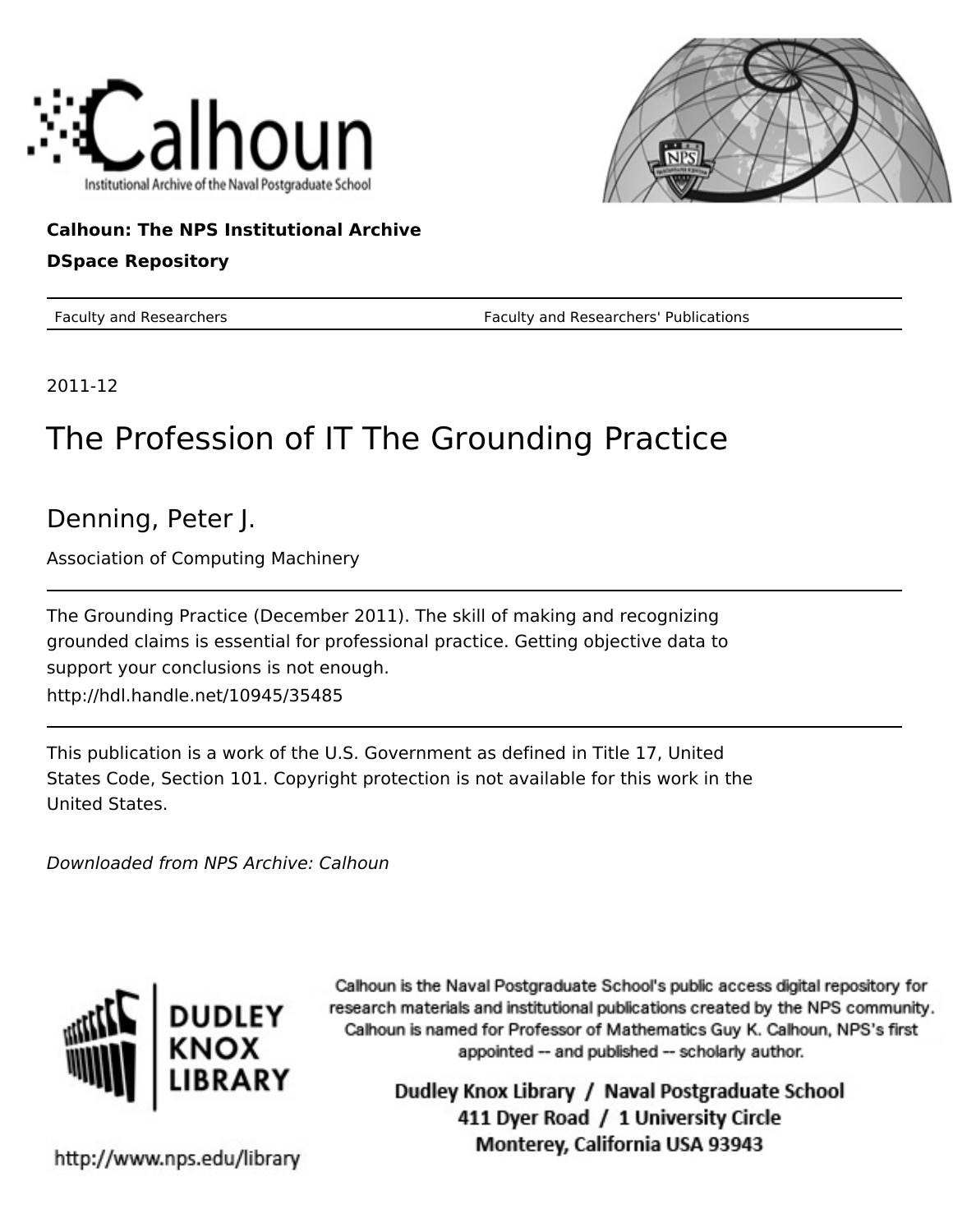

**doi:10.1145/2043174.2043188 Peter J. Denning** 



# **The Profession of IT The Grounding Practice**

*The skill of making and recognizing grounded claims is essential for professional practice. Getting objective data to support your conclusions is not enough.*

**II** MAY WORK, I constantly have<br>to assess whether claims are<br>valid. This applies not only<br>to my own claims, but to the<br>claims of others that I am con-<br>sidering as evidence to support my<br>alaims or to launch actions. **n my work**, I constantly have to assess whether claims are valid. This applies not only to my own claims, but to the claims of others that I am conclaims or to launch actions.

The problem of validating claims seems to be growing in recent years. Google searches yield many exaggerated claims that are not useful as evidence. Many apparently independent news items all derive from a single source, such as a press release, whose accuracy cannot be verified. Even the crowdsourced Wikipedia can be untrustworthy. How do we recognize or generate valid claims in this environment?

Some Web services already offer help with the quality of evidence. Reputation.com, a for-profit, locates derogatory information about its clients and tries to neutralize it or cut off the sources. Snopes.com investigates urban myths and other hot "memes" and rates them according to whether they can be independently verified. Truth-Seal.org vets and guarantees claims, and pays bounties to those who successfully refute them. Idoscience.org helps kids doing science experiments obtain data to sustain or refute their science claims.

For our daily work we need not Web services, but practices that enable us to generate valid claims and recognize when others' claims are valid. One commonly recommended practice toward this goal is to "base decisions on data"—meaning per-



form experiments to back up your hypotheses before asking others to act on them. Another is the agile developer mantra to "fail fast and often" meaning organize your project so that you only move forward with components that pass quick field tests. As useful as these practices are, they do not directly address the formation of valid and compelling claims. Bad decisions based on (insufficient) data, and failures that teach us nothing, are all too common.

Let us examine the deeper structure of valid claims. We will see a practice called "grounding claims" that consistently produces them.

#### **The Deep Structure of Many Professional Claims**

A *claim* is a statement that asserts something is true. A *grounded claim* is a claim accompanied by sufficient, relevant supporting evidence.

If you reflect for a moment on claims you have heard, you will see that most claims are actually subjective. They are hypotheses, judgments, evaluations, or opinions that something is true. That is why supporting evidence is so important. Good evidence makes the claim credible to listeners and makes it easy for them to accept. The evidence can be either facts or opinions, or a mixture of the two:

**˲** *Objective evidence* consists of facts. Facts are statements generally accepted as true. Facts can be independently re-verified or possibly falsified.

**˲** *Subjective evidence* consists of opinions. Opinions are evaluations, judgments, or assessments. Whether we accept an opinion as supportive of a claim depends on how much we trust the opinion maker.

Evidence is sufficient if it deals with all the objections listeners are likely to have. Evidence is relevant if it supports the claim and omitting it would weaken the claim. In the next sections, I will give examples of objective grounding from science and subjective grounding from team-member selection.

The preceding structural description is not sufficient to guarantee that listeners will actually accept a claim. Various other factors influence listeners, including:

**˲** Plausibility—does the claim make sense?

**˲** Balance—does the evidence deal with competing or opposing claims?

**˲** Commitment—does the speaker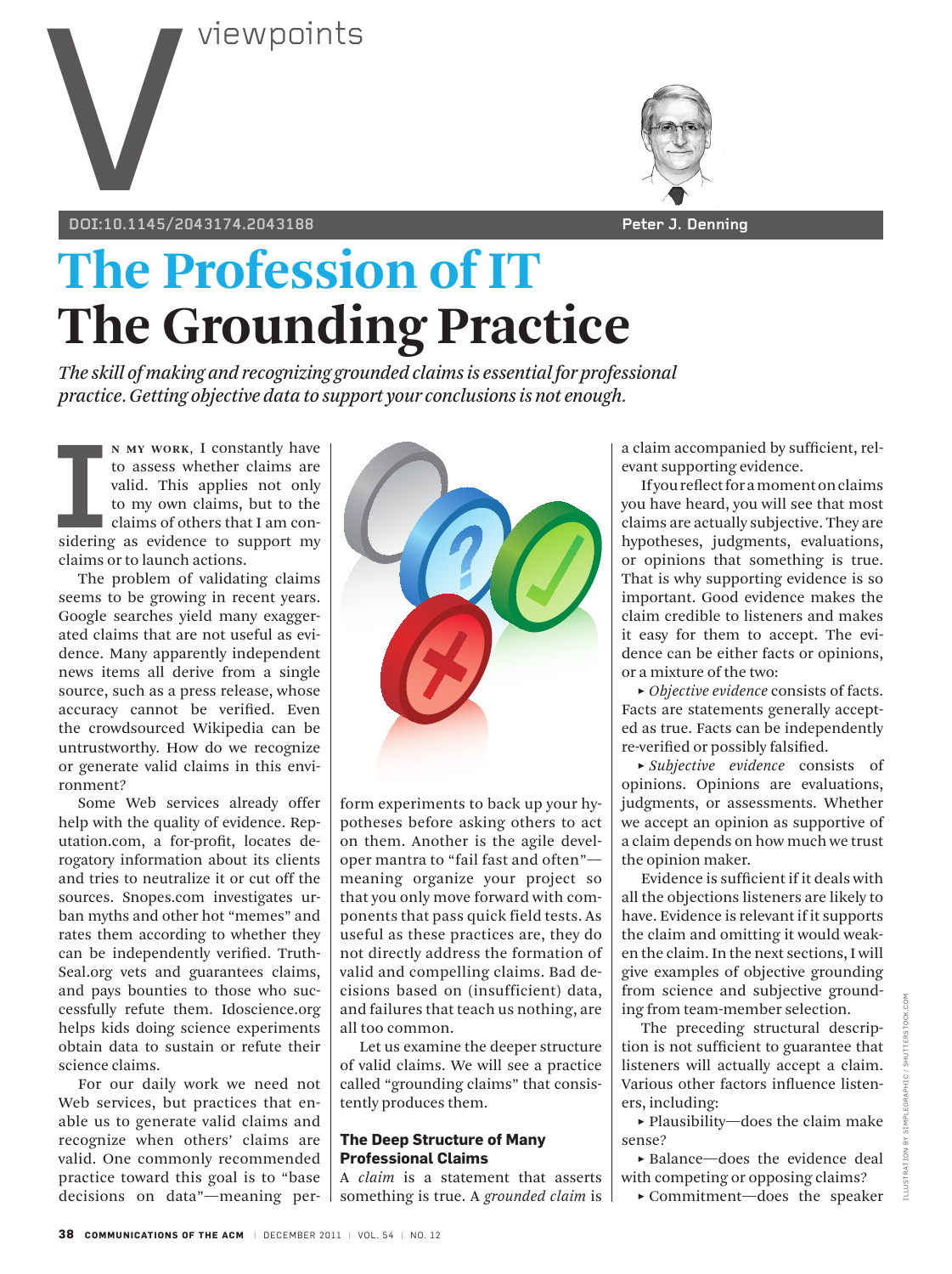defend the claim and deal with its consequences?

Sometimes, even the speaker's comportment will affect listeners' willingness to accept your claim.

Often unconsciously, we rely on these distinctions in our daily work. As professionals, we size up a client's problem and claim whether or not we can help. As managers, we evaluate alternative means to get projects done and claim the least expensive or fastest one. As leaders, we try to mobilize people to take care of a concern by claiming a path of acceptable risk. Everywhere we turn, we are making or hearing claims, and we base our actions on them.

Note that there are many other forms of argument and rhetoric than the type being considering here. In the sciences and professions, we want to persuade based on evidence. That is the sole focus of this column.

#### **Objective Grounding**

Some professions such as science, engineering, and medicine have strong traditions of grounding their claims. In science someone who makes a new claim (hypothesis) is expected to support the claim with data, logic, and other evidence that will allow others to accept the claim. The peer review process for publication tries to evaluate whether claims are well grounded, and seeks to reject papers whose claims are not.

In these professions a claim evolves from the status of hypothesis to fact over a period of time. Initially, a hypothesis will have few followers. Over time, it will gain allies as others test and confirm it for themselves. Eventually, when it is universally accepted and no one can find contrary evidence, the hypothesis will be accepted as a fact by the community. Even so, scientific facts are subject to refutation later if new evidence turns up, for example, new data from more precise instruments. This is why science sociologist Bruno Latour says that science is a process of constructing facts. 4

In its investigation of the space shuttle Challenger disaster on a cold morning in January 1986, the Rogers Commission debated without resolution the hypothesis that O-ring failure was the cause. Physicist Richard Feynman confirmed it dramatically with a

## **Everywhere we turn, we are making or hearing claims, and we base our actions on them.**

public experiment showing that the O-ring material became hard and brittle in a glass of ice water. His simple demonstration instantly pushed the claim over a threshold of credibility. The commission concluded that although the data was available it had not been presented in a compelling way to NASA managers determined to launch. Although the potential for a well-grounded claim was there, the NASA managers did not "hear" the engineers' actual claims as well grounded. The commission also concluded the NASA managers were not open that morning to any claim that launching was too dangerous.

In the early 1900s, U.S. Navy Lieutenant William Sims observed that British ships whose gunners used hand cranks to dynamically adjust the angle of cannons had much higher hit rates during battle.<sup>1</sup> He measured the British hit rate around 10% and the U.S. rate less than 1%. He advocated to the U.S. Navy that continuous-aim gunnery would turn more battles to U.S. wins. Navy officials ignored Sims's initial technical reports. He wrote more reports, offering more data; they continued to ignore him. He became very critical of their attitude. They saw him as an egotistical crank. Eventually he decided his career was tanked and wrote a complaint directly to his Commander-in-Chief, President Theodore Roosevelt. Lucky for him, Roosevelt thought his claim had merit and brought him to Washington to oversee Naval Target Practice. This got his innovation adopted and, in the end, won him great respect and honor. But Roosevelt's intervention was a stroke of luck. Most officers who buck their chains of command so flagrantly are dismissed.

We defend the claim and deal with its con-<br>
sequences?<br>
sequences:<br>
sequences:<br>
sequences:<br>
sequences:<br>
sequences:<br>
sequences:<br>
sequences:<br>
sequences:<br>
sequences:<br>
sequences:<br>
sequences:<br>
sequences:<br>
sequences:<br>
sequences: What was Sims's problem? He made a claim and backed it up with a lot of objective evidence. Historians tell us the reason leadership rejected his claim was they believed his proposal would disrupt the "ship society." The gunner corps was elite and specially trained. Sims advocated a capability that would allow any sailor to be a good gunner. Sims's mistake was to assume hit rate was the main criterion of importance to the Navy leadership. They had other standards around the social impact of the new technology. Had Sims included arguments about how the technology would enhance the ship society, he might have gotten a different response.

> These examples illustrate a key point about grounded claims. It is wise to learn all the criteria important to the listeners and provide relevant and sufficient evidence for each criterion. Otherwise, the grounding offered will not be compelling.

#### **Subjective Grounding**

As a manger or leader, you hire or select people to be on your team. You are very interested in their competence because without it your team cannot perform. When you interview people for a place on your team, you have to evaluate their competence claims. These claims can seldom be objectively grounded, but they can be subjectively grounded.

To be competent means to be able to perform standard actions in a community without supervision and without causing breakdowns for customers. Communities develop criteria for assessing competence and awards for recognizing outstanding examples. In assessing a competence claim, it is very important to learn what the community members say about the prospect in terms of performance tests, recognitions, and testimonials.

The first thing to notice about a competence claim is that it enters your awareness with the status of a hypothesis, and evolves to an acceptable statement as you consider the evidence in light of your acceptance criteria. Unlike a scientific hypothesis, this claim cannot evolve to the status of a fact. The reason is that your "data" is actually the opinions of others, who may not agree on the interpretation of what they have witnessed. Since your